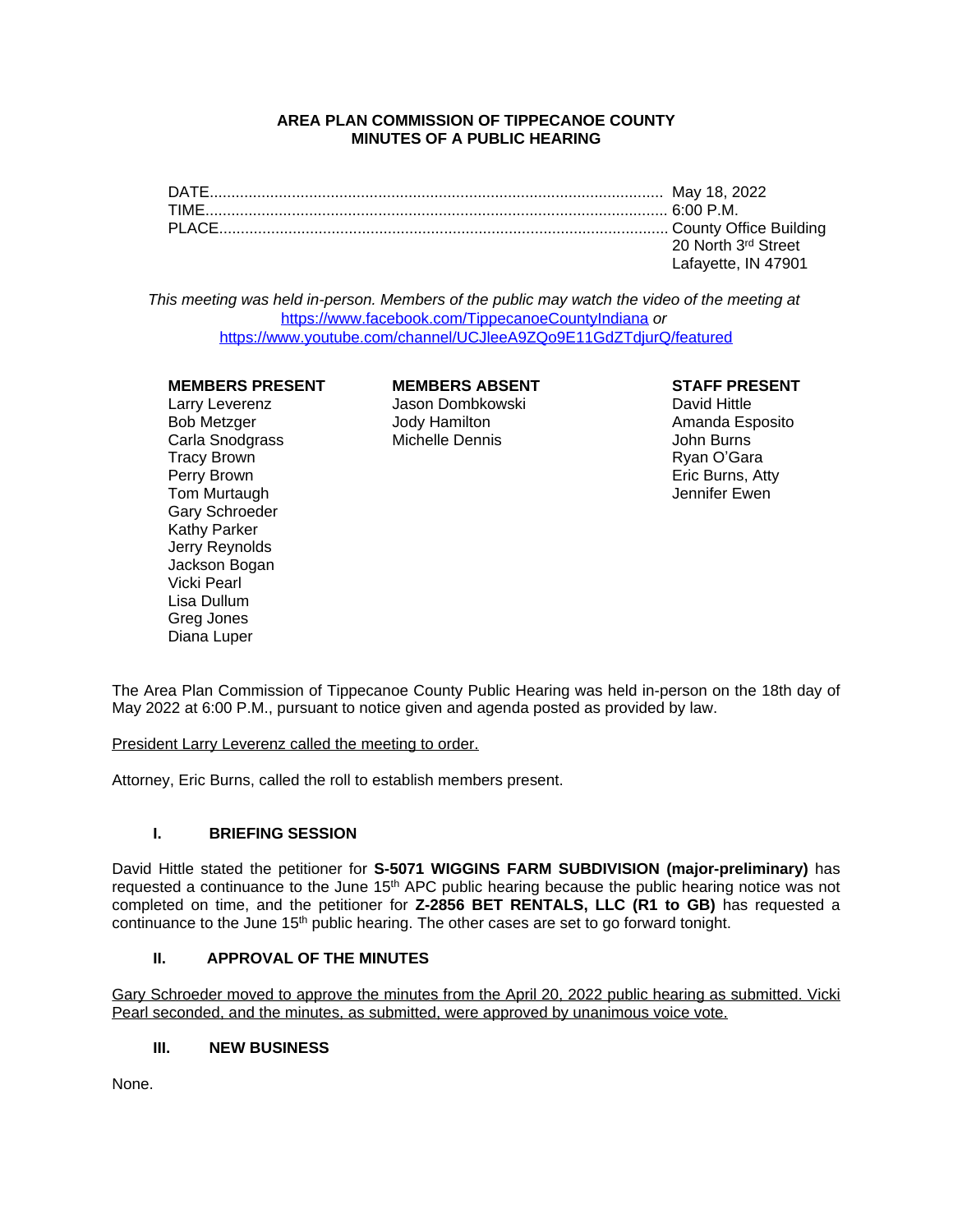# **IV. PUBLIC HEARING**

## Larry Leverenz read the meeting procedures.

Gary Schroeder moved that there be incorporated into the public hearing portion of each application to be heard this evening and to become part of the evidence at such hearing, the Unified Zoning Ordinance, the Unified Subdivision Ordinance, the Comprehensive Plan, the By-laws of the Area Plan Commission, the application and all documents filed therewith, the staff report and recommendation on the applications to be heard this evening and responses from the checkpoint agencies. Vicki Pearl seconded, and the motion carried by voice vote.

Gary Schroeder moved to continue **S-5071 WIGGINS FARM SUBDIVISION (major-preliminary) and Z-2856 BET RENTALS, LLC (R1 to GB)** to the June 15<sup>th</sup> APC public hearing at the petitioner's request. Vicki Pearl seconded, and the motion carried by unanimous voice vote.

# A. **Amendments**

Gary Schroeder moved to hear and vote on **UZO AMENDMENT #103-A.** Vicki Pearl seconded.

# 1. **UZO AMENDMENT #103-A:**

This is the section of UZO Amendment #103 that was previously tabled, related to selfstorage warehouse businesses within urbanized areas. It returns to the Area Plan Commission with amendments from the Lafayette City Council and the County Commissioners.

APC staff David Hittle presented. He stated this is the proposed amendment having to do with selfstorage facilities. The Plan Commission voted on this last month, and then it went to the six legislative bodies, West Lafyette, Lafayette, Battle Ground, the County Commissioners, Clarks Hill, and Dayton, and then it comes back to the Plan Commission. Three of those legislative bodies have heard this and acted on it, and three of them have not. Rather than have this one matter take several different courses, we would like to keep it altogether, so if we were to continue it for one month to the next meeting, we expect to have heard back from the other three legislative bodies. It would still meet the 45-day timeline imposed by the State Code. We recommend that UZO Amendment #103-A be continued for one month.

Gary Schroeder moved to continue UZO Amendment #103-A to the June 15<sup>th</sup> APC public hearing. Vicki Pearl seconded, and the motion carried by unanimous voice vote.

Gary Schroeder moved to hear and vote on **UZO AMENDMENT #104.** Vicki Pearl seconded.

## 2. **UZO AMENDMENT #104:**

This amendment would create a definition for a "haven home," a particular type of social service facility, and would add this use to the permitted use table of the UZO.

APC staff David Hittle presented. He stated this is UZO Amendment #104, and it has to do with the creation of a new use which would be called a Haven Home. It was suggested that this be brought forward as a potential new use in the Zoning Ordinance to allow for things like The Isaiah House which came before this Body as a rezoning earlier in the year, to allow for what is called a Haven Home which is a relatively innocuous use to be permitted by a special exception. What we have today is the idea that a Haven Home would be defined as: *a social service facility assisting children awaiting foster care or similar placement. The child's stay at such facility shall not exceed 72 hours*, and then the Ordinance would be changed so that this would be allowed by right in NBU and MRU, and then by special exception in all residential zones. That is in conformance with the discussion that we had here last month, and it is presented to you this month for recommendation.

Larry Leverenz asked for any questions or comments from the Commission.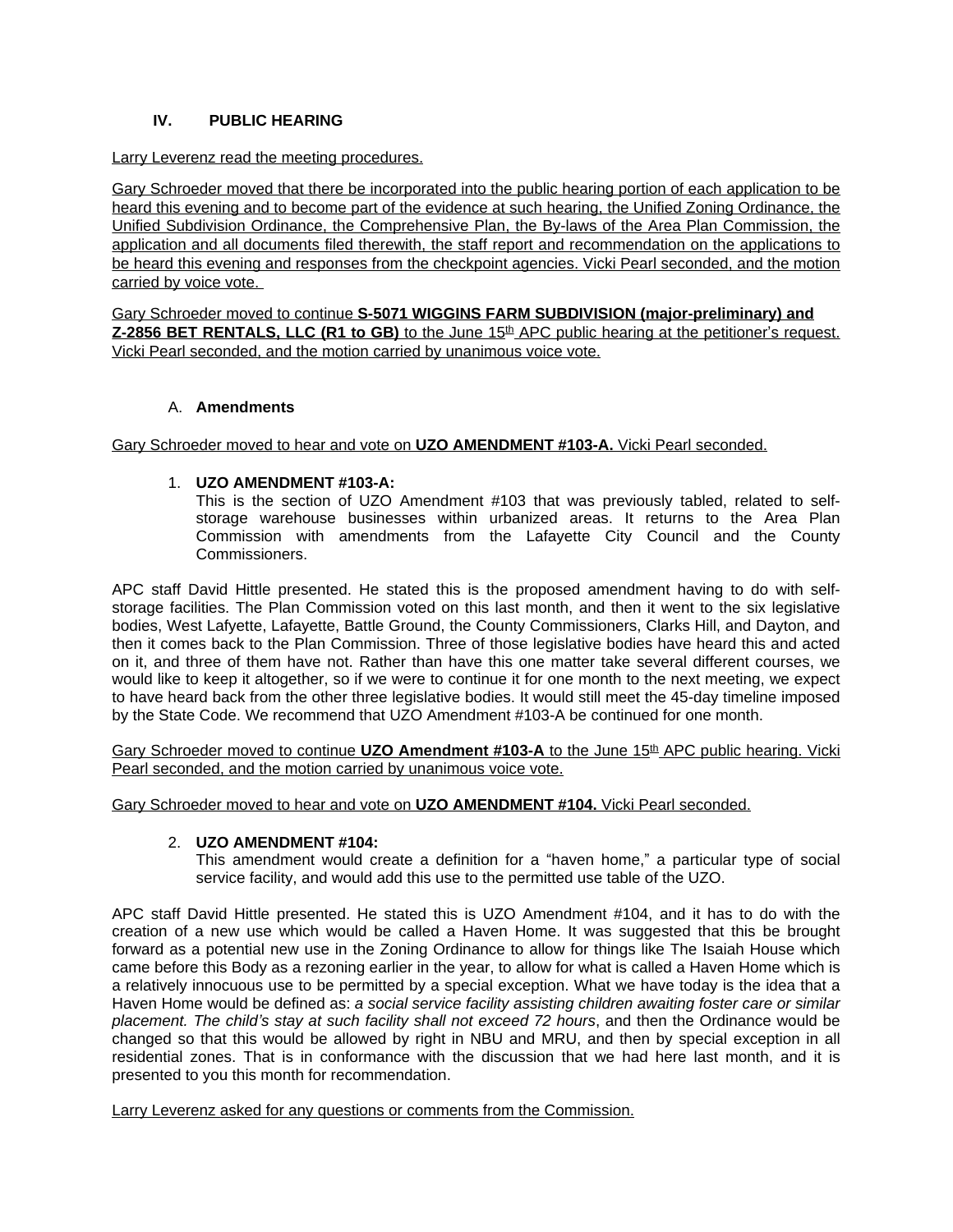Tom Murtaugh thanked the APC staff for their help with this. This is something that had not been considered in the Ordinance prior. He thinks this is a good fix.

Larry Leverenz asked for any questions or comments from the audience members. There were none.

Larry Leverenz called for a vote on a yellow ballot.

David Hittle collected the ballots and noted 14-Yes to 0-No in favor of **UZO Amendment #104.**

**Yes-Votes No-Votes**

Vicki Pearl Lisa Dullum Gary Schroeder Larry Leverenz Diana Luper Kathy Parker Carla Snodgrass Jerry Reynolds Perry Brown Tracy Brown Jackson Bogan Bob Metzger Tom Murtaugh Greg Jones

## **B. Rezoning Activities**

Gary Schroeder moved to hear and vote on **Z-2847 TIPPECANOE ACQUISITIONS, LLC (West Heights Condominiums) (R1 to PDRS).** Vicki Pearl seconded.

1. **Z-2847 TIPPECANOE ACQUISITIONS, LLC (West Heights Condominiums) (R1 to PDRS):**

Petitioner is requesting rezoning of approximately 16.61 acres for a multi-building, residential condominium development containing a maximum of 158 units. The property is located at the southeast corner of the intersection of Klondike Road and Cumberland Avenue in Wabash 11 (NW) 23-5. CONTINUED FROM THE APRIL APC MEETING BECAUSE THE JOURNAL AND COURIER DID NOT PUBLISH THE LEGAL AD. FINAL CONTINUANCE.

APC staff Ryan O'Gara presented the staff report with several exhibits including a zoning map and aerial photos. The property is located in the southeast corner of the intersection of Klondike Road and Cumberland Avenue. This is in the unincorporated County of West Lafayette. The city limits are found just to the east. It is currently undeveloped and in row crop production. It is a little over 16.5 acres, and the proposal is for a 158-unit condominium project. This is not an apartment complex, and these aren't rentals. These are meant to be purchased. Each unit has a two-car garage that is rear loaded off of a private street network, and no public streets are being created with this. The exterior would be maintained by the association. There are two ponds encircled by a small trail network with some seating areas for the residents. Both West Lafayette Fire and Wabash Township Fire were engaged in the negotiations since both agencies could respond and would respond to an emergency here, and both agencies were pleased with the turning movements and access points. Staff is recommending conditional approval.

Ryan O'Gara stated he has two letters in opposition to be read into the record when it is time.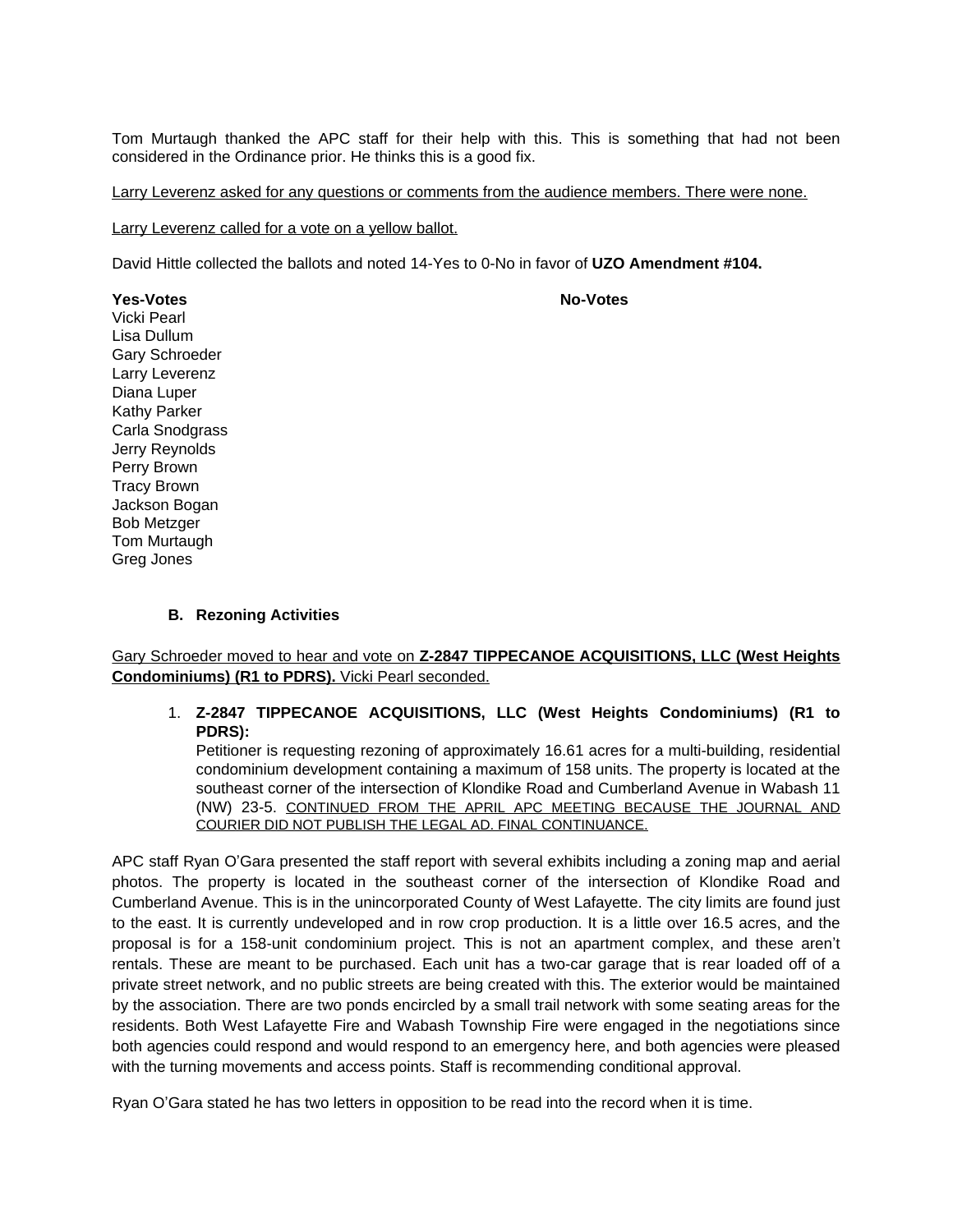Larry Leverenz asked if the petitioner or the petitioner's representative wished to make a presentation.

Chris Shelmon, Gutwein Law, 250 Main Street, Lafayette, on behalf of the petitioner, stated this innovative project will be a nice addition to the West Lafayette Area. It is a remnant site that was left behind by Wake Robin. There is no connection there, and it is 16 acres on the corner that is surrounded by a smattering of zones. They looked at this as an opportunity to provide some upscale additional housing options that took advantage of this smaller site. The layout has a couple unique features. The townhouse design allows for rear loading, and that is going to make sure we keep all the garages facing each other; they won't be visible. The site allows for direct interaction with the trail network that was installed. The intent was to provide high-end condo living. These are all 2 and 3 bedroom condos which are around 1800 square feet. These are meant to be able to provide real life living for everyday people and be utilized by families as they see fit. They agree with the staff report and believe this is a nice housing option for the area.

Larry Leverenz asked if any persons wished to speak in favor of this petition. There was no response.

Larry Leverenz asked if any persons wished to speak in opposition of this petition.

Matt Wilburn, 2228 Bobolink Drive, West Lafayette, stated initially he was very much opposed to this proposal. It seems like due diligence has been taken to accommodate both sides. Currently this particular community is an escape from campus life, and this proposal may drastically change the makeup of that location. Currently it is a unique escape from the commercial area and campus, and this may have a negative impact on the families to the east and to the south.

Diane Byrd, 2320 Bobolink Drive, West Lafayette, stated this project is directly west of her home. On her street, several people have one-story homes, and then suddenly we will have 158 condominiums that are two story. Will there be special considerations for evergreen buffering or sound buffering. She is concerned about the lighting. She is concerned about the stress this will put on the West Lafayette Fire Department, Wabash Fire Department, sewage, water, and the schools.

Ryan Stayback, 2404 Bobolink Drive, West Lafayette, stated his home directly backs up to this property. They are concerned about the noise and light pollution that will result from these condos being so close to his backyard and the additional traffic. The other concern is if an evergreen buffer is planted, it would take years for it to provide any kind of sight barrier.

Ryan O'Gara read a letter in opposition from the following:

Jeffrey Turner, 2852 Needletail Drive, West Lafayette, IN 47906

Ryan O'Gara read a letter in opposition from the following:

Genrry Perez Rey, 2874 Needletail Drive, West Lafayette, IN 47906

Larry Leverenz called for the rebuttal from the petitioner.

Chris Shelmon, Gutwein Law, 250 Main Street, Lafayette, stated since this is a planned development all of the features and designs are specifically outlined. That includes specific lighting, buffering, and landscaping. The lighting is meant to be a residential scale, so a front porch light and no parking area lighting. The landscaping will buffer the entire site. All the utilities have capacities for this project. Traffic is not a problem as set forth in the survey.

Larry Leverenz asked for any questions or comments from the Commission. There were none.

Larry Leverenz called for a vote on **Z-2847 TIPPECANOE ACQUISITIONS, LLC (West Heights Condominiums) (R1 to PDRS).**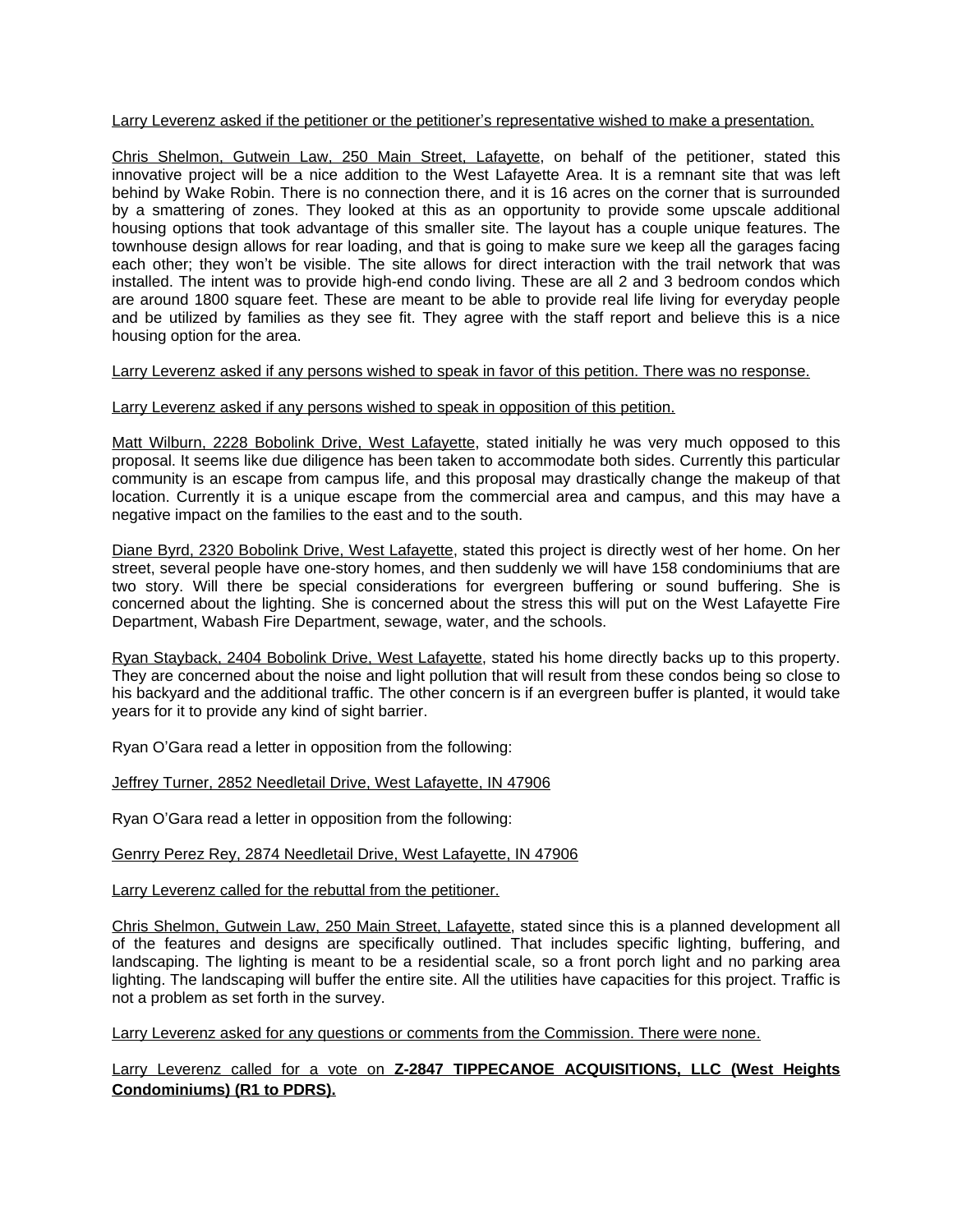Ryan O'Gara collected the ballots and noted the Area Plan Commission voted 14-Yes to 0-No recommending approval of **Z-2847 TIPPECANOE ACQUISITIONS, LLC (West Heights Condominiums) (R1 to PDRS).**

**Yes-Votes No-Votes** Vicki Pearl Lisa Dullum Gary Schroeder Larry Leverenz Diana Luper Kathy Parker Carla Snodgrass Jerry Reynolds Perry Brown Tracy Brown Jackson Bogan Bob Metzger Tom Murtaugh Greg Jones

Gary Schroeder moved to hear and vote on **Z-2854 NEWCASTLE HOLDING, LLC (A to I3).** Vicki Pearl seconded.

# 2. **Z-2854 NEWCASTLE HOLDING, LLC (A to I3):**

Petitioner is requesting rezoning of 16.25 acres of land located at the northwest corner of Newcastle Road and Old CR 350 S, Sheffield 7 (NW) 22-3. CONTINUED FROM THE APRIL APC MEETING AT PETITIONER'S REQUEST. FIRST CONTINUANCE.

APC staff Ryan O'Gara presented the staff report with several exhibits including a zoning map and aerial photos. He stated to take note to the staff report and the addendum because staff's recommendation has changed from the original publication. This is in the county on the south side of Lafayette. The site is currently zoned A. The 16.25-acre site is being proposed for I3 zoning for about half the site for use as a truck terminal, and the other half will be undeveloped and possibly utilized for something else in the future. The site has Newcastle Road frontage as well as CR 350 South frontage. Any new driveway permits will be issued through county highway. APC staff has been in contact with both the Economic Development Director, Dennis Carson, from Lafayette and Stu Kline from the county highway. Things are starting to move quickly to start preparing this part of the community for a development future and normally we would not support an up zoning off the water sewer grid, but in this instance, plans are already underway both on the utility side and on the highway side to start to transition this area for development given its adjacencies to the Industrial Expansion Area, so knowing that and hearing these commitments staff's opinion has shifted. If we did not have this information from both highway and economic development, we likely would have continued to recommend denial just as a matter of policy but given this new information, staff believes that this is an appropriate transition. Staff is recommending approval.

#### Larry Leverenz asked if the petitioner or the petitioner's representative wished to make a presentation.

Marianne Mitton Owen, Stuart & Branigin, 300 Main Street, Lafayette, stated the staff report says a lot. The new addendum speaks quite well of the requests. With the input from Dennis Carson and Stu Kline, the APC has determined that it is now time for the rezoning of this property from A to I3. The petitioner's specific request for I3 zoning is because of work to be done outside. The work shall be industrial activity, contracting, warehousing, and wholesaling. That is having an impact because it is part outside. Stu Kline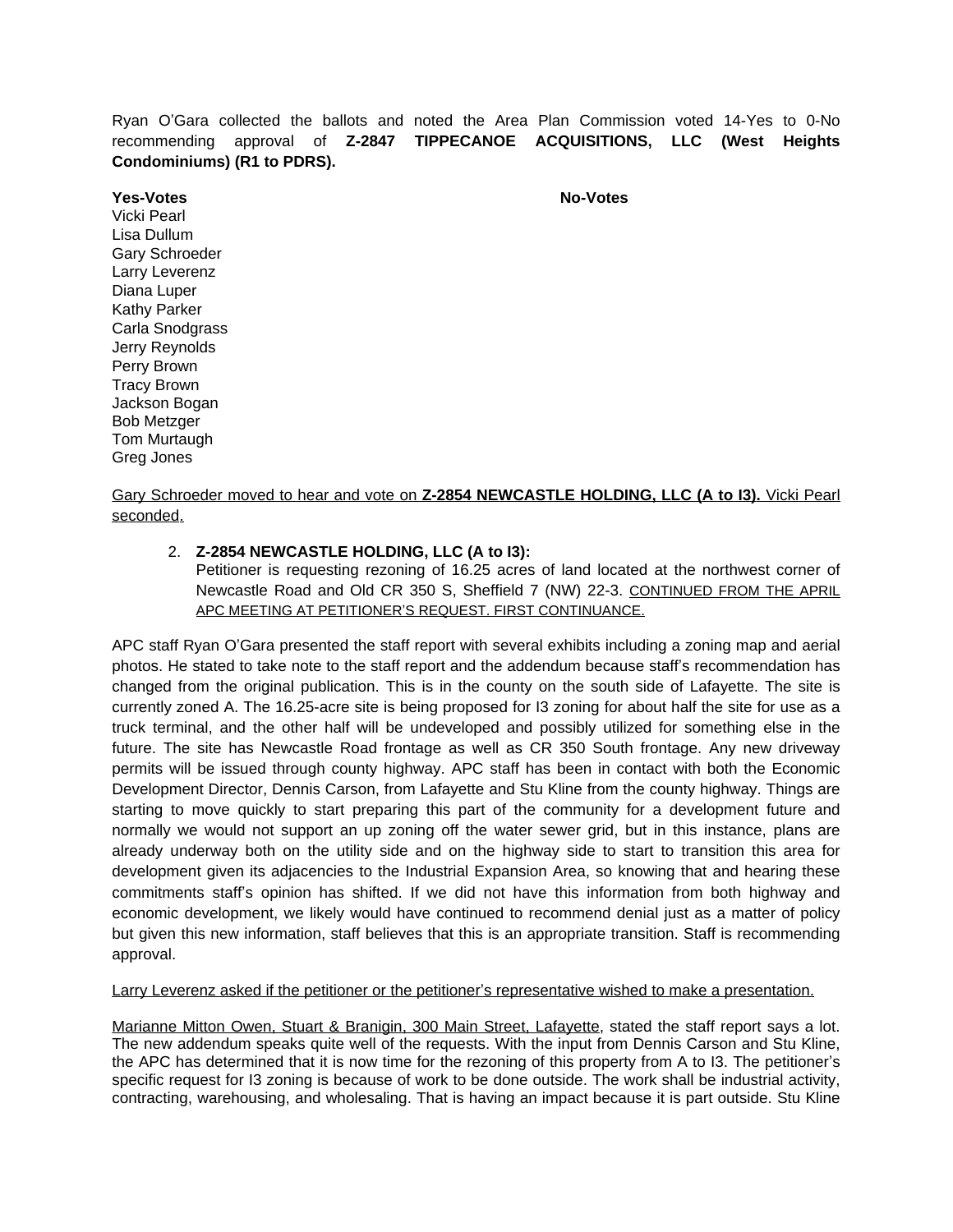notes that the area's roadways are improving, and 350 S has been upgraded to accommodate trucks, and there are other plans for Newcastle Road and other area roads. They are respectively requesting approval.

#### Larry Leverenz asked if any persons wished to speak in favor of this petition. There was no response.

#### Larry Leverenz asked if any persons wished to speak in opposition of this petition.

Jonna Anderson, 152 E 150 S, Crawfordsville, stated she is the executor of her father's estate who passed away last September, and her father, Curtis Anderson, owned 3416 Newcastle Road, and the house is currently on the market for sale, and some of the concerns that she has about this rezoning is she has had one buyer interested in the home, and they backed out because they didn't want to look out the window and see industry. Another concern is the impact this is going to have on the value of other neighboring homes. The water supply is a concern because everything out there is currently on wells, and people are happy with their wells. She understands city water is going to be coming in, but she likes her well water and, there will be a cost for city water. There will be truck traffic and diesel engine sounds which will impact the property and neighboring properties. She spoke to her realtor and the general consensus is that it is going to adversely affect the property values of the homes because of what is being put on the site.

#### Larry Leverenz called for the rebuttal from the petitioner.

Marianne Mitton Owen, Stuart & Branigin, 300 Main Street, Lafayette, stated our Land Use and Zoning Ordinance covers many of the concerns that have been raised when we have a residential property next to an industrial property. This area is predominated by industrial properties. There will be industrial work, industrial development in this area. There will be trucking in this area. They respect their concerns, but we recognize that these are parts of their future.

Larry Leverenz asked for any questions or comments from the Commission. There were none.

## Larry Leverenz called for a vote on **Z-2854 NEWCASTLE HOLDING (A to I3).**

Ryan O'Gara collected the ballots and noted the Area Plan Commission voted 13-Yes to 1-No recommending approval **Z-2854 NEWCASTLE HOLDING (A to I3).**

**Yes-Votes** No-Votes Vicki Pearl **Lisa Dullum** Gary Schroeder Larry Leverenz Diana Luper Kathy Parker Carla Snodgrass Jerry Reynolds Perry Brown Tracy Brown Jackson Bogan Bob Metzger Tom Murtaugh Greg Jones

Gary Schroeder moved to hear and vote on **Z-2857 BET RENTALS, LLC (I3 to GB).** Vicki Pearl seconded.

3. **Z-2857 BET RENTALS, LLC (I3 to GB):**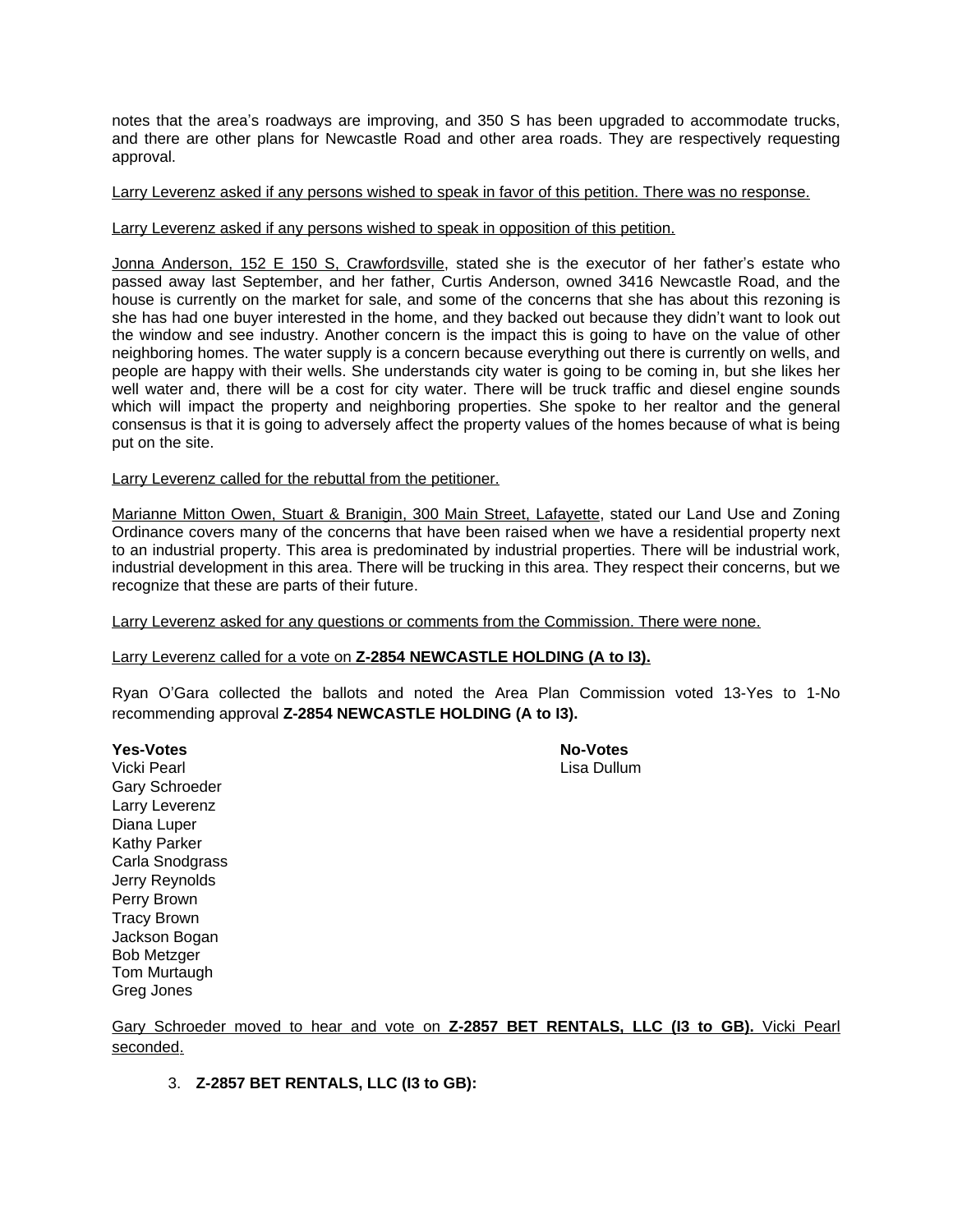Petitioner is requesting rezoning of four lots located on the north side of Brady Lane, between Concord Road and Sagamore Parkway, specifically unimproved lots 3, 4, 5, & 6 of Norfleet Commercial Subdivision, Part 4, also known as 3488 thru 3524 Brady Lane, Lafayette, Wea 3 (NE) 22-4.

APC staff John Burns presented the staff report with several exhibits including a zoning map and aerial photos. He stated this site is located on the north side of Brady Lane in between intersections with Concord Road and US 52. This is the northern portion of the industrial expansion Area. There are four lots that were platted last year in a subdivision, and the lots are all unimproved. The proposal is to have, at least two users are known at this time, a crawl space remediation company and a kennel. These proposed users are not permitted in I3 and only allowed in GB. Staff is in support of rezoning these lots to GB.

Larry Leverenz asked if the petitioner or the petitioner's representative wished to speak.

Kevin Riley, Reiling Teder & Schrier, 250 Main Street, Lafayette, stated he is representing the petitioner. They agree with the staff's report. They did discuss the project with the Mayor, City Engineer, and Mr. Reynolds prior to this meeting here tonight, and it is our understanding they are supportive.

Larry Leverenz asked if any persons wished to speak in favor of this petition. There was no response.

Larry Leverenz asked if any persons wished to speak in opposition of this petition. There was no response.

Larry Leverenz asked for any questions or comments from the Commission. There were none.

## Larry Leverenz called for a vote on **Z-2857 BET RENTALS, LLC (I3 to GB).**

Ryan O'Gara collected the ballots and noted the Area Plan Commission voted 14-Yes to 0-No recommending approval of **Z-2857 BET RENTALS, LLC (I3 to GB).**

Vicki Pearl Lisa Dullum Gary Schroeder Larry Leverenz Diana Luper Kathy Parker Carla Snodgrass Jerry Reynolds Perry Brown Tracy Brown Jackson Bogan Bob Metzger Tom Murtaugh

Greg Jones

**Yes-Votes No-Votes**

Gary Schroeder moved to hear and vote on **Z-2858 PATRICK O'NEIL & MELINDA O'NEIL (R3W to R4W).** Vicki Pearl seconded.

4. **Z-2858 PATRICK O'NEIL & MELINDA O'NEIL (R3W to R4W):**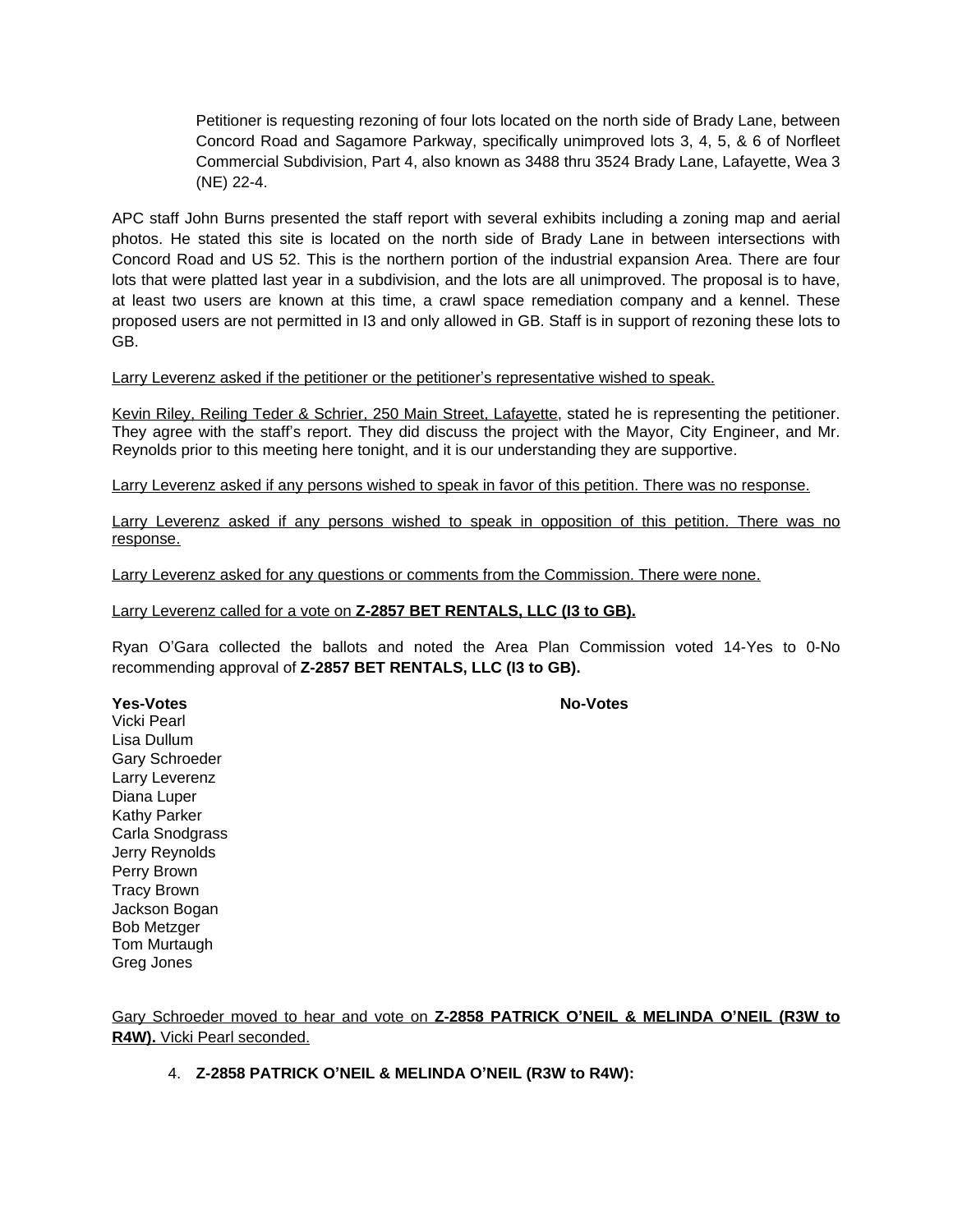Petitioners are requesting rezoning of a single lot located at 418 Harrison Street, located on the north side of Harrison, between S. Grant and Sheetz Streets, West Lafayette, Wabash 19 (SW) 23-4.

APC staff Ryan O'Gara presented the staff report with several exhibits including a zoning map and aerial photos. He stated this is a rezoning request from the City of West Lafayette. The nearest intersection is Grant and Harrison. This area is not part of the Downtown Plan; it is an unplanned area. Staff's vision for this is allowing for more residential density and intensity, but not at the scale of the downtown core environment. There is not a single homeowner occupier in this area; it is all primarily rentals. Their effort is to demolish these existing buildings and come in with more of an urban, mid-rise type of building. Harrison is an urban local road, and all the necessary right-of-way needed is there for this site. Staff is recommending approval.

## Larry Leverenz asked if the petitioner or the petitioner's representative wish to make a presentation.

Kevin Riley, Reiling Teder & Schrier, 250 Main Street, Lafayette, stated he is representing the petitioner. They agree with the staff's report and Ryan's comments. The plan is to tear down the existing buildings, and then build a new five-story, 32-unit building. They are respectively requesting approval.

Larry Leverenz asked if any persons wished to speak in favor of this petition. There was no response.

Larry Leverenz asked if any persons wished to speak in opposition of this petition. There was no response.

Larry Leverenz asked for any questions or comments from the Commission. There were none.

Diana Luper asked what the difference is between R3W and R4W.

Ryan O'Gara responded the R4W zone des not have a residential density requirement which is how many units per acre you are allowed. It allows a little more flexibility in design.

## Larry Leverenz called for a vote on **Z-2858 PATRICK O'NEIL & MELINDA O'NEIL (R3W to R4W).**

Ryan O'Gara collected the ballots and noted the Area Plan Commission voted 14-Yes to 0-No recommending approval of **Z-2858 PATRICK O'NEIL & MELINDA O'NEIL (R3W to R4W).**

**Yes-Votes** No-Votes and No-Votes No-Votes and No-Votes No-Votes and No-Votes No-Votes and No-Votes No-Votes and No-Votes and No-Votes and No-Votes and No-Votes and No-Votes and No-Votes and No-Votes and No-Votes and No-Vo Vicki Pearl Lisa Dullum Gary Schroeder Larry Leverenz Diana Luper Kathy Parker Carla Snodgrass Jerry Reynolds Perry Brown Tracy Brown Jackson Bogan Bob Metzger Tom Murtaugh Greg Jones

Gary Schroeder moved to hear and vote on **Z-2859 JASMINE JONES (NBU to R1U).** Vicki Pearl seconded.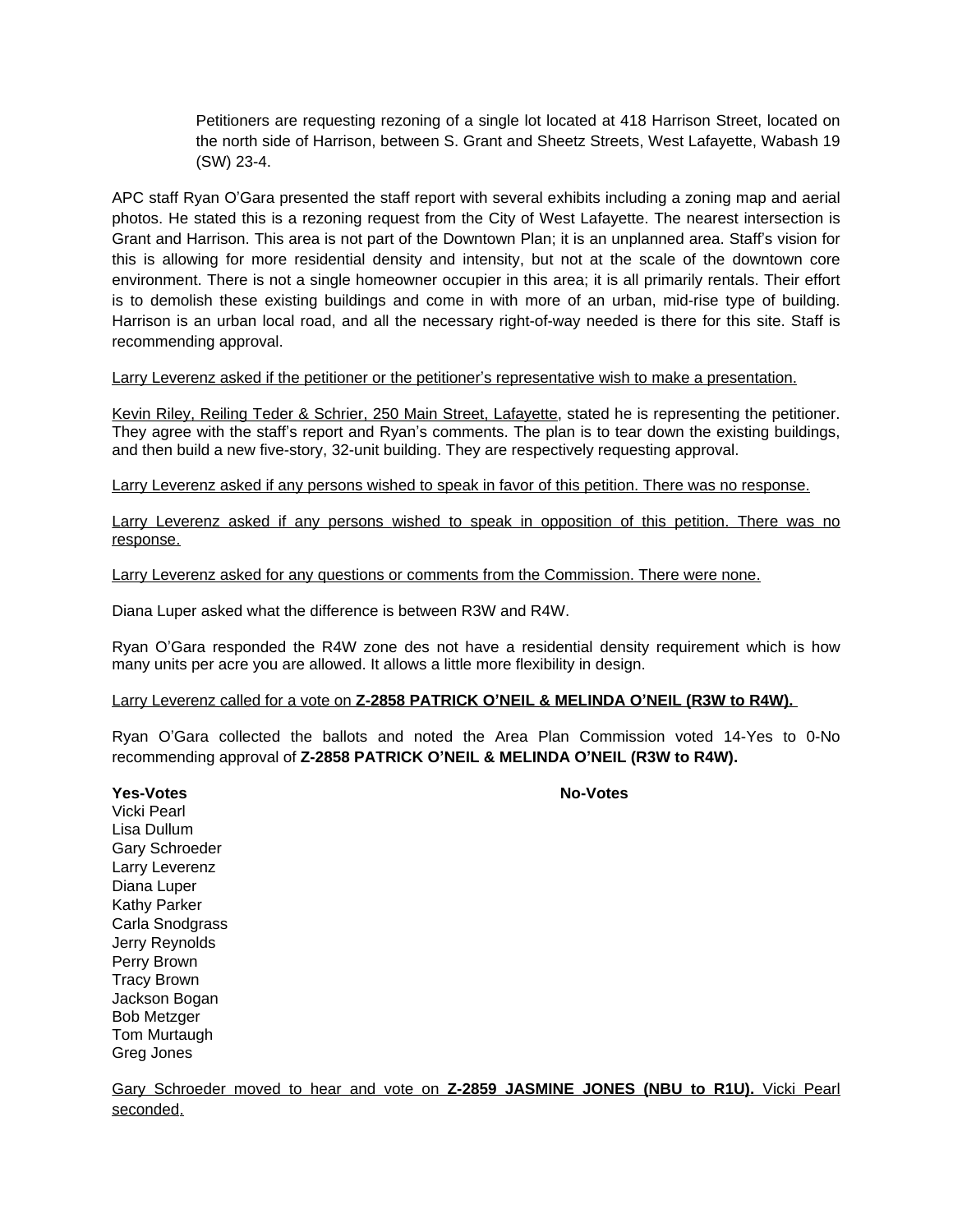## 5. **Z-2859 JASMINE JONES (NBU to R1U):**

Petitioner is requesting rezoning of an existing, legally non-conforming residence located at 707 Wabash Avenue, Lafayette, Fairfield 29 (NW) 23-4.

APC staff John Burns presented the staff report with several exhibits including a zoning map and aerial photos. This is located between Smith and Ellsworth Street on Wabash Avenue. In this area highlighted in red was what was originally planned as a NB zone for the Wabash Avenue Neighborhood. Early on the zoning map showed this area all zoned industrial with floodplain along the river, and over time there has been some revisions to the map including the first one in 1992 that made everything R1B, and later on after working with the neighborhood and the adoption of the Zoning Ordinance, they added some new zoning districts that they worked with the neighborhood to figure out, and at that time, was when the NBU zone came into place. Prior to that it was actually called LB which later became NB. The LB district that had been on this property previously allowed both residences and businesses, so the property was always conforming with that. It wasn't until 1998 when this property became NBU with the neighborhoods vision for this area to develop as a commercial node. Now 20 years later, the homes are still there. These lots are fairly narrow according to the county assessor. This property was built in 1930, and has been used as a residence since then, and it will continue to be. What prompted this request was the sale of this property, and the underwriting turned out the non-conforming use. The only part of this block that is used commercially is what is located on the north end of the corner. Staff is in support of reducing this commercial node to just include the existing commercial use, and to make this long standing legally nonconforming property conforming again.

Larry Leverenz asked if the petitioner or the petitioner's representative wished to make a presentation.

Jim Olds, Stuart & Branigin, 300 Main Street, Lafayette, stated he represents the petitioner Jasmine Jones. Ms. Jones is the purchaser under contract that is contingent upon getting this rezoned. They also filed a petition for variance with the City, and the lender objected because it is non-conforming, and they are requiring that I the event of damage that the property could be rebuilt exactly as situated today, and that is the underwriting requirement for the FHA Loan they are trying to get. This has been used since 1930 as a single-family residence. Ms. Jones would be purchasing this and living in it, so it would be owner occupied. They spoke with the City Economic Development Office, Dennis Carson, and he is in favor of this.

Larry Leverenz asked if any persons wished to speak in favor of this petition. There was no response.

Larry Leverenz asked if any persons wished to speak in opposition of this petition. There was no response.

Larry Leverenz asked for any questions or comments from the Commission. There were none.

## Larry Leverenz called for a vote on **Z-2859 JASMINE JONES (NBU to R1U).**

Ryan O'Gara collected the ballots and noted the Area Plan Commission voted 14-Yes to 0-No recommending approval of **Z-2859 JASMINE JONES (NBU to R1U).**

# **Yes-Votes** No-Votes

Vicki Pearl Lisa Dullum Gary Schroeder Larry Leverenz Diana Luper Kathy Parker Carla Snodgrass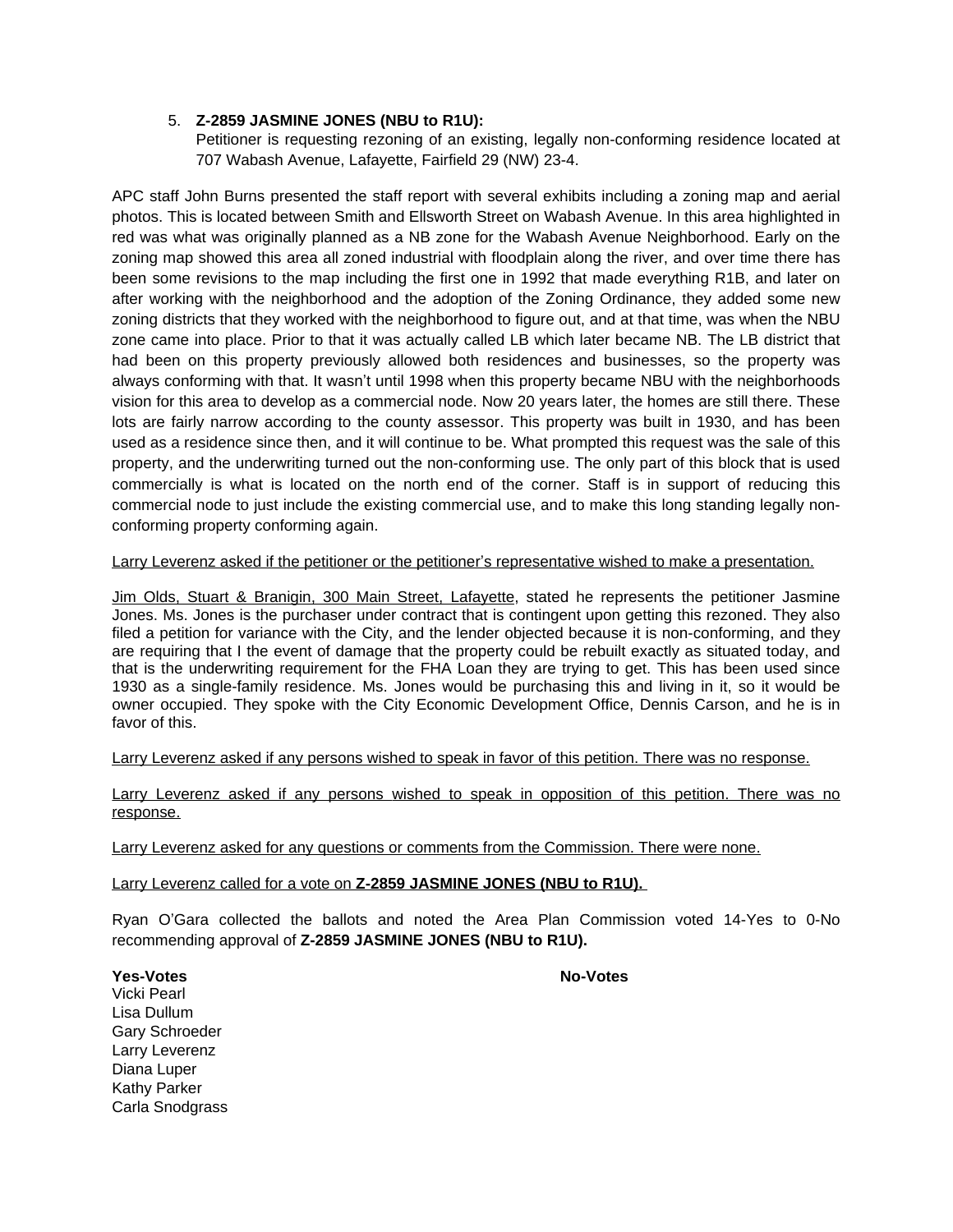Jerry Reynolds Perry Brown Tracy Brown Jackson Bogan Bob Metzger Tom Murtaugh Greg Jones

# **V. ADMINISTRATIVE MATTERS**

None.

# **VI. APPROVAL OF THE JUNE EXECUTIVE COMMITTEE AGENDA**

Gary Schroeder moved that the following request for subdivision be placed on the June 1, 2022 Area Plan Commission Executive Committee agenda at petitioner's request, placement thereon being without reference to compliance or noncompliance with the adopted subdivision ordinance:

# **S-5073 ARTISAN ELECTRIC MINOR SUBDIVISION, SECTION 2 (minor-sketch).**

Vicki Pearl seconded, and the motion carried by unanimous voice vote.

# **VII. DETERMINATION OF VARIANCES—Area Board of Zoning Appeals**

Gary Schroeder moved that the following requests for variance from the Unified Zoning Ordinance are not requests for use variance, prohibited from consideration by ordinance and statute:

## **BZA-2077 JOHN SPALDING; AND BZA-2078 DAVID THOMAS ISELEY.**

Vicki Pearl seconded, and the motion carried by unanimous voice vote.

# **VIII. DIRECTOR'S REPORT**

David Hittle stated the director's report was distributed yesterday, and he offered to answer any questions.

# **IX. CITIZEN'S COMMENTS AND GRIEVANCES**

Vicki Pearl stated what happened here tonight is a prime example of what we were discussing with the Amendment that is being changed.

# **X. ADJOURMENT**

Gary Schroeder moved to adjourn.

Meeting adjourned at 7:15 PM.

Respectfully Submitted,